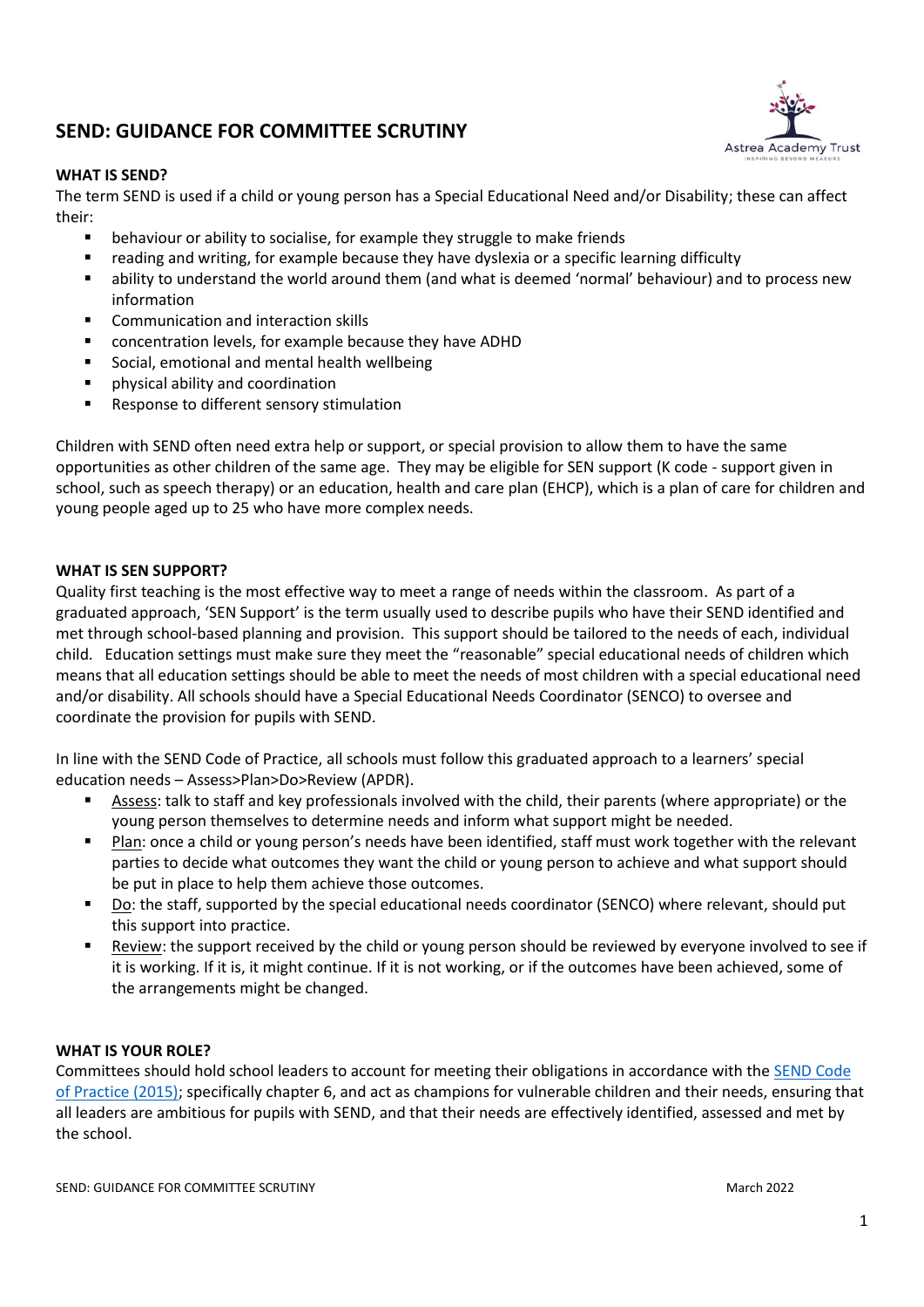Committee members should support schools to ensure pupils with SEND have access to a broad and balanced curriculum, classrooms and their peers throughout the school day and ensure that leaders develop and adapt the curriculum so that it is coherently sequenced to all pupils' needs, starting points and aspirations.

Committees should receive and review an annual report on the school's provision for children with SEND and ensure that the school's arrangements for supporting these pupils are set out in an online policy.

## **FACT-FINDING: WHAT SHOULD YOU KNOW?**

- What do I understand about SEND, SEND provision and the school development priorities in this area?
- Do I know how the Special Educational Needs Co-ordinator (SENCO) has contributed to curriculum development? How is the curriculum adapted to meet pupil needs? How are school leaders ambitious for pupils with SEND?
- How do teaching assistants and additional adults work with the class teachers to support learning and meet the needs of children with SEND?
- Is the school identifying SEND needs quickly and planning to meet needs effectively? How is this measured?
- Can the SENCO articulate the graduated response from identifying needs, applying an 'Assess>Plan>Do>Review' cycle, to potentially liaising with external professionals? If needed, does the SENCO feel confident in applying to the LA for a statutory assessment? Which outside agencies work with the school to provide support? What is their impact?
- How well do leaders include pupils with SEND in all aspects of school life? Does the school's extra-curricular offer meet the needs of SEND pupils? If not, what steps have been/are being taken to address this?
- Does any remote learning provision meet the needs of all pupils and how are pupils supported in accessing remote learning? What is the school doing to ensure the SEND offer is as good as it can be for pupils unable to access in-school provision? How is this being quality-assured? (e.g. Book Looks, drop-ins, Parent/Pupil Voice?)
- How well are pupils with SEND prepared for their next steps? For example, in education, participating in society and being as healthy as possible in adult life.

## **DIGGING DEEPER: GUIDANCE FOR STRONGER SCRUTINY**

- Additional scrutiny might be rendered by:
	- focusing on a particular aspect or emerging trend, such as a correlation between SEND pupils and poor attendance/behaviour/exclusions;
	- exploring whether there is an attainment/progress gap between SEND pupils and their peers;
	- examining how quickly and effectively SEND needs are being identified.

*In all cases school leaders should be challenged to explain what is being done to address the issue identified.*

- Committees might challenge school leaders to demonstrate how the school's SEND provision has drawn on research and best practice examples from the region, the UK and internationally.
- Additional exploration might be undertaken on, for example:
	- understanding how interventions are quality assured;
	- understanding how the effective use of additional SEND funding and its impact is measured;
	- potential areas of weakness in the school's SEND provision and how they can be strengthened;